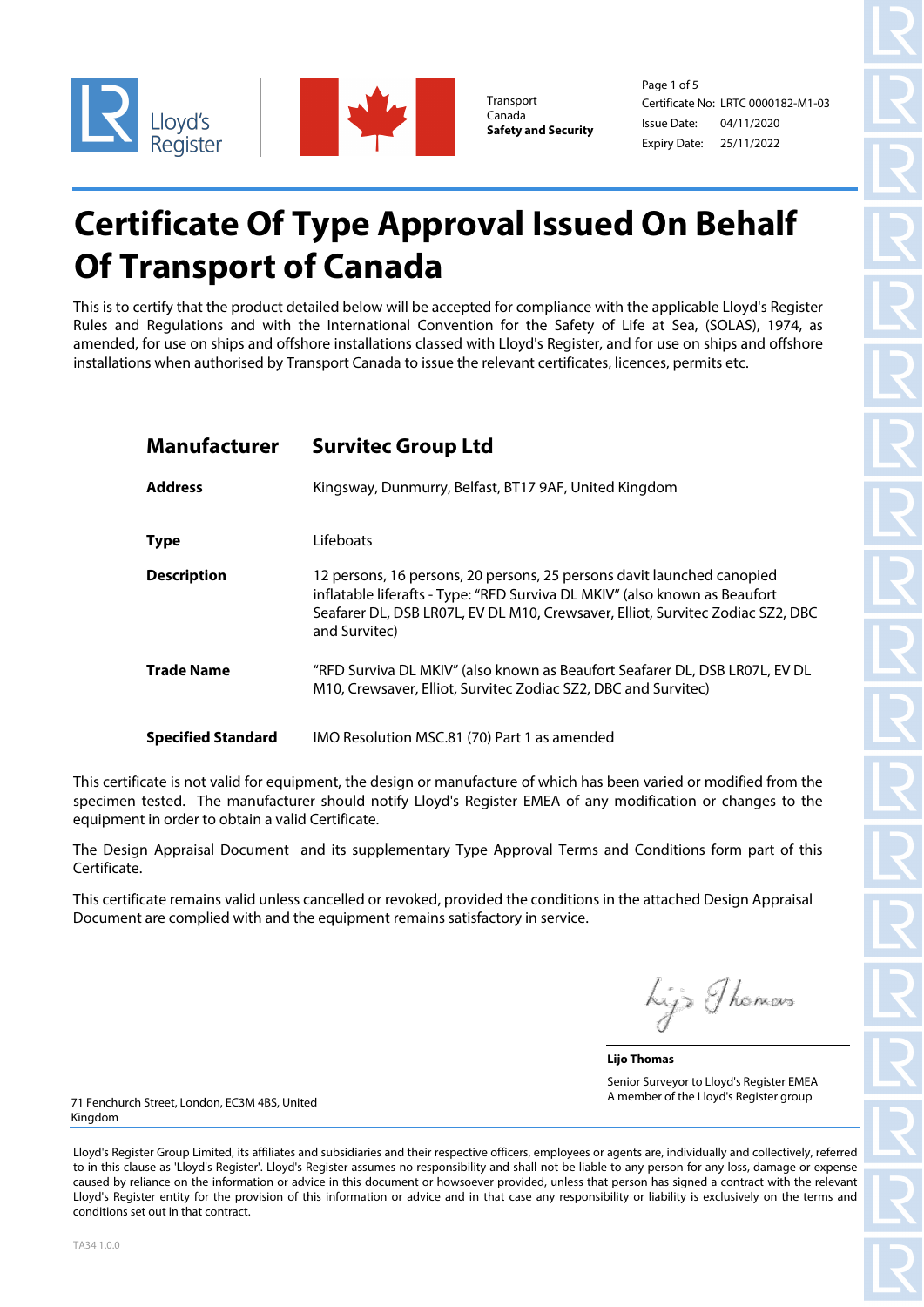

Page 2 of 5 Certificate No: LRTC 0000182-M1-03 Issue Date: 04/11/2020 Expiry Date: 25/11/2022 Reference: UKITSO/LSA/TA/LT/WP40393126

# **ATTACHMENT TO CERTIFICATE OF TYPE APPROVAL No. LRTC 0000182-M1-03**

The undernoted documents have been appraised for compliance with the relevant requirements of International Conventions, and this Design Appraisal Document forms part of the Certificate.

This Design Appraisal Document forms part of the Certificate.

This Certificate is an Amendment to the Certificate Number LRTC 0000182/M1

## **EXAMINED DOCUMENTATION**

| <b>Drawing No.</b> | Rev. No. | Date     | <b>Drawing Title</b>                                |
|--------------------|----------|----------|-----------------------------------------------------|
| D50867             |          | 07.08.07 | Surviva Mk4 25-Persons Davit Launch Liferaft        |
| 22543-01/02/03     | 2        | 02.07.07 | General Arrangement (3 drawings)                    |
| <b>DCS 8920</b>    |          | 08.09.08 | Surviva MkIV range Marine Liferafts: USCG Compliant |
| D50864             |          | 07.08.07 | Survival Mk4 12-Persons davit launched              |
| 21239-01/02/03     | 2        | 04.07.07 | General Arrangement (3 drawings)                    |
| D50865             | 2        | 07.08.07 | Surviva Mk4 16-Persons Davit Launched Lifeboat      |
| 21642-01/02/03     | 2        | 25.06.07 | General Arrangement (3 drawings)                    |
| D50866             |          | 07.08.07 | Surviva MK4 20-Persons Davit Launched Liferaft      |
| 22056-01/02/03     | C        | 18.07.07 | General Arrangement (3 drawings)                    |

DCS 9701 "PU coated structural fabric p/n. 10772009, RFD Spec. 1015 Type 1 (single sided)" issued on 19.09.11

DCS 9968 "Thanner DK99 Inflation system" issued on 20.06.12

DCS 9323 "Bostik 6530" issued on 30.03.10

DCS 0110 regarding the introduction of a new Daniamant RL6 lighting system as an alternative lighting system on Marine MK4 SOLAS liferafts

# **TEST REPORTS**

- DSB Test Report for LR 97 8 person date completed 17 October 1997
- Series of tests completed for DSB LR 97 Liferafts carried out between 5 February 1997 and 6 June 1997
- DSB LR97, 25 persons Righting Test, report No. 027/07 completed on 09.08.07
- Series of MSC/Circ. 980 test reports completed to demonstrate compliance with Resolution MSC.295 (87) and MSC.274 (85), dated 22.04.2010 to 03.03.2011, witnessed by a Lloyd's Register surveyor
- Marine Report No 01/13 dated 29.11.2012 (Drop test report as witnessed by a LR surveyor)
- Marine Report No 02/13 dated 07.11.2012 (Cold Inflation test report as witnessed by a LR surveyor)
- Marine Report No 03/13 dated 07.11.2012 (Cold Inflation test report as witnessed by a LR surveyor)
- Liferaft towing test, test report No:1424176/LIV, dated 21 November 2014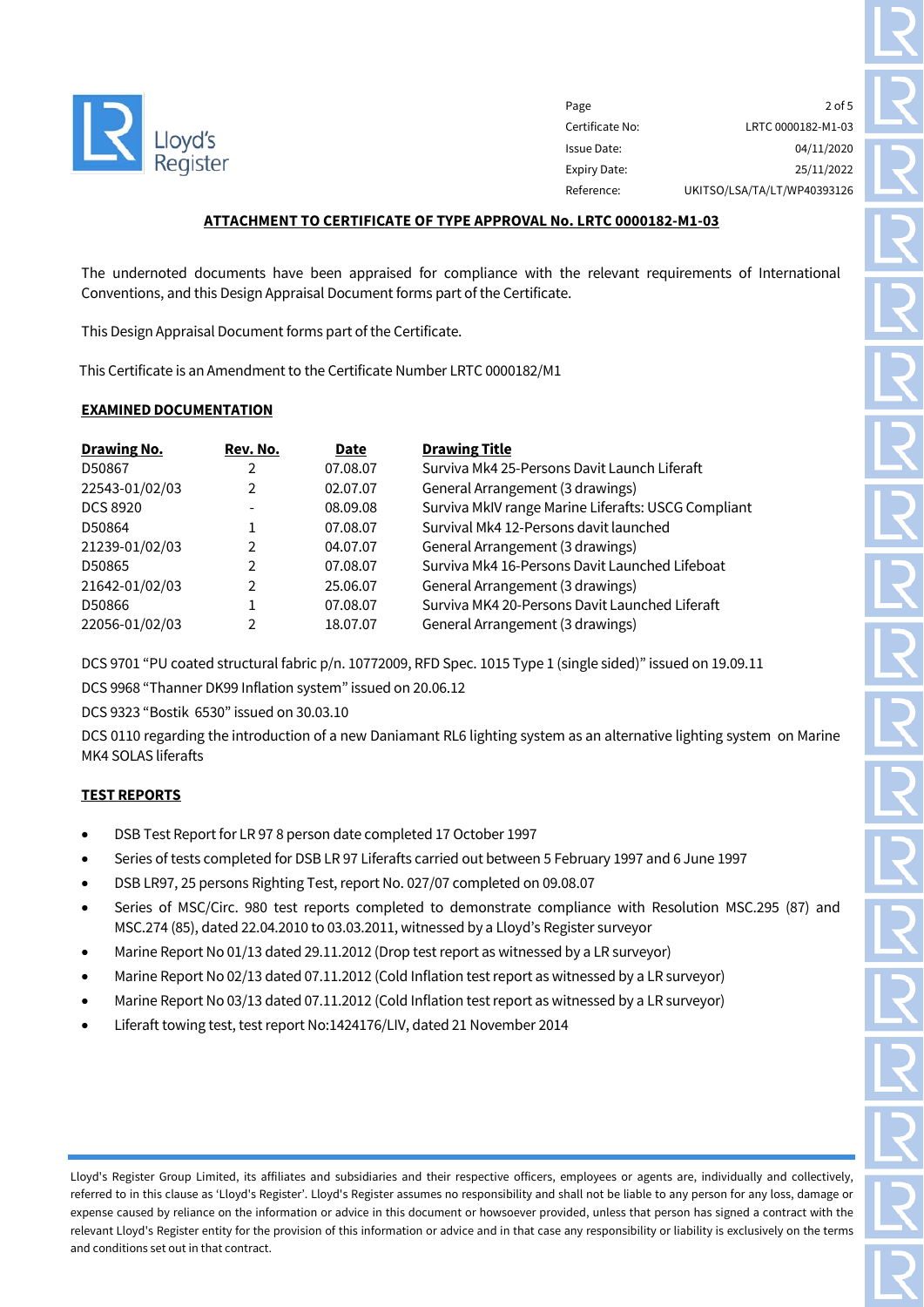

Page 3 of 5 Certificate No: LRTC 0000182-M1-03 Issue Date: 04/11/2020 Expiry Date: 25/11/2022 Reference: UKITSO/LSA/TA/LT/WP40393126

## **ATTACHMENT TO CERTIFICATE OF TYPE APPROVAL No. LRTC 0000182-M1-03**

# **Liferafts Fitted with TPED Compliant Cylinders**

Hot Inflation Test of RFD Endura MK4 25 Person davit launched and 6 person throw over liferaft completed with Leafield (GIST), report no. 24/07, dated 07.09.07

Cold Inflation Test Endura (using Surviva MK4 hull), completed with Leafield (GIST), report no. 25/07, dated 11.09.07

## **Qualifying Test for Leafield GIST Inflation System**

Liferafts fitted with US DOT Compliant Cylinders DCS 8920

| <b>Report No.</b> | Date     | <b>Description</b>                                     |
|-------------------|----------|--------------------------------------------------------|
| 07/08             | 01.08.08 | Hot Inflation (Leafield GIST)                          |
| 02/08             | 14.04.08 | Cold Inflation (Leafield GIST)                         |
| 14/08             | 14.07.08 | 36m Drop Test (Leafield GIST)                          |
| 39/08             | 04.08.08 | 46m Drop Test (Leafield GIST)                          |
| 06/08             | 23.04.08 | Ambient Inflation / Painter Pull Force (Leafield GIST) |

# **"Qualifying Test for Thanner Compact Inflation System" & "Liferafts Fitted with TPED Compliant Cylinders"**

| Report No. | Date     | <b>Description</b>                                                               |
|------------|----------|----------------------------------------------------------------------------------|
| 16/08      | 09.06.08 | 36m Drop test (c/w Thanner Mk6 Inlet Valve & Thanner DK99 Short Operating Head)  |
| 18/08      | 04.06.08 | Cold Inflation (c/w Thanner Mk6 Inlet Valve & Thanner DK99 Short Operating Head) |
| 19/08      | 05.06.08 | Hot Inflation (c/w Thanner Mk6 Inlet Valve & Thanner DK99 Short Operating Head)  |

# **TECHNICAL CRITERIA**

| Liferaft<br>Capacity | <b>SoLaS</b>   | <b>RFD Containers</b> |                  |                  | <b>DSB</b><br><b>Containers</b> | Eurovinil | <b>Weight</b> | <b>Drop</b><br><b>Height</b> | Laden<br><b>Weight</b> |
|----------------------|----------------|-----------------------|------------------|------------------|---------------------------------|-----------|---------------|------------------------------|------------------------|
|                      | E-Pack         | <b>Mk10 Size</b>      | <b>Mk14 Size</b> | <b>Mk20 Size</b> | <b>F</b> Series                 | Other     | (Kg)          | (m)                          | (Kg)                   |
|                      | Α              | 6DL                   |                  |                  |                                 |           | 114           | 36                           | 1104                   |
|                      | B              | 4DL                   |                  |                  |                                 |           | 90            | 36                           | 1080                   |
| 12DL                 | Α              |                       | 14DL             |                  |                                 |           | 113           | 36                           | 1103                   |
|                      | B              |                       | 14DL             |                  |                                 |           | 92            | 36                           | 1082                   |
|                      | $\overline{A}$ |                       |                  |                  | 10/12F                          |           | 126           | 36                           | 1116                   |
|                      | B              |                       |                  |                  | 10/12F                          |           | 105           | 36                           | 1095                   |
|                      | A              | 7DL                   |                  |                  |                                 |           | 139           | 36                           | 1459                   |
|                      | B              | 6DL                   |                  |                  |                                 |           | 107           | 36                           | 1427                   |
|                      | A              |                       | 14DL             |                  |                                 |           | 152           | 36                           | 1472                   |
| 16DL                 | B              |                       | 14DL             |                  |                                 |           | 106           | 36                           | 1426                   |
|                      | $\overline{A}$ |                       | 17DL             |                  |                                 |           | 141           | 46                           | 1461                   |
|                      | $\overline{A}$ |                       |                  |                  | 16/20F                          |           | 152           | 36                           | 1472                   |
|                      | B              |                       |                  |                  | 10/12F                          |           | 118           | 36                           | 1438                   |
| 20DL                 | A              | 9DL                   |                  |                  |                                 |           | 160           | 46                           | 1810                   |
|                      | В              | 7DL                   |                  |                  |                                 |           | 120           | 36                           | 1770                   |
|                      | A              |                       |                  | 7DL              |                                 |           | 160           | 20                           | 1810                   |
|                      | Α              |                       | 17DL             |                  |                                 |           | 163           | 46                           | 1813                   |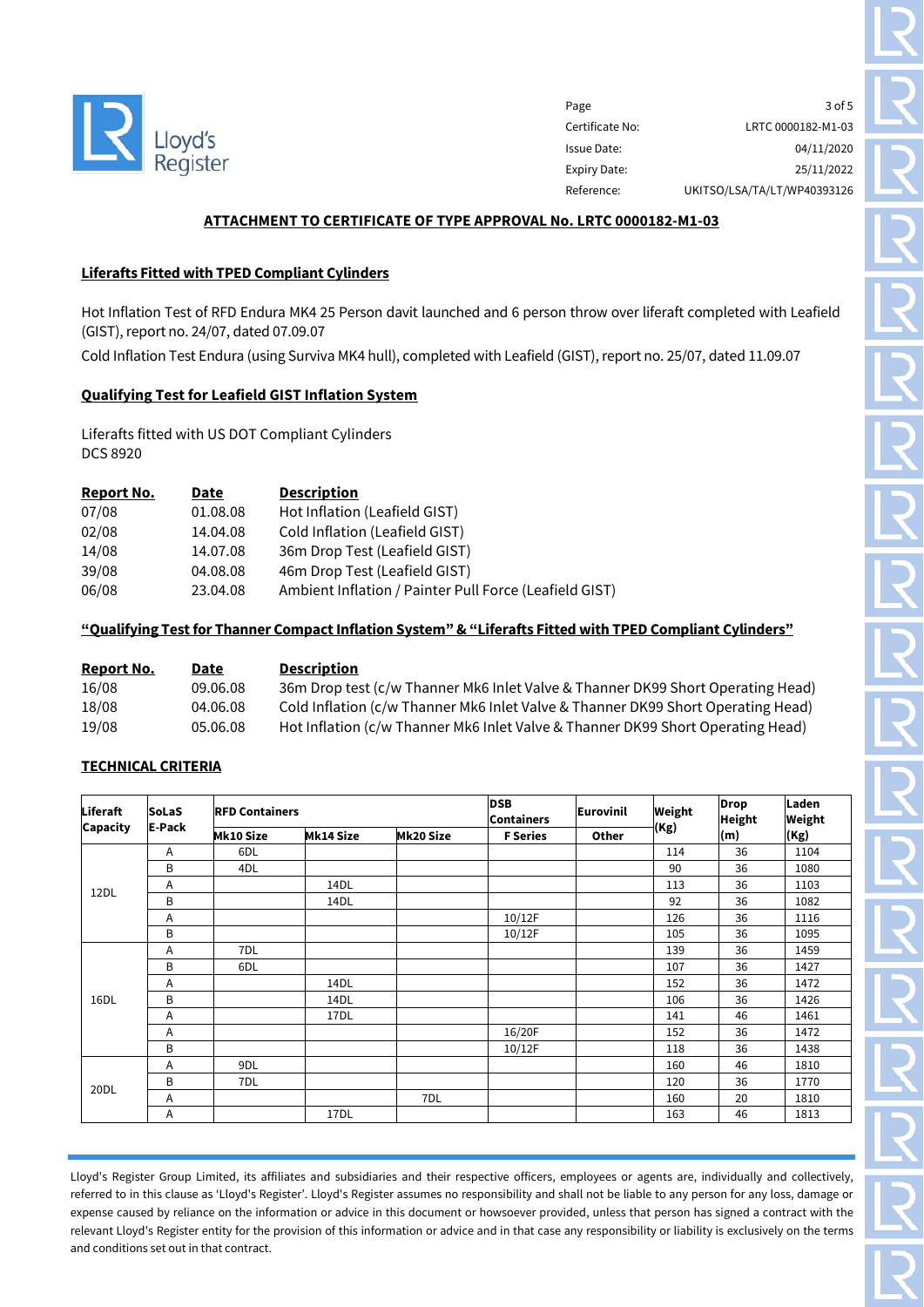

Page 4 of 5 Certificate No: LRTC 0000182-M1-03 Issue Date: 04/11/2020 Expiry Date: 25/11/2022 Reference: UKITSO/LSA/TA/LT/WP40393126

# **ATTACHMENT TO CERTIFICATE OF TYPE APPROVAL No. LRTC 0000182-M1-03**

|  | 17 <sub>DL</sub> |                 | $\overline{\phantom{a}}$<br>ᅭᆇ  | 46        | $- - - -$<br>- . |
|--|------------------|-----------------|---------------------------------|-----------|------------------|
|  |                  | 2E<br>دے        | 163                             | 36<br>- - | 1813             |
|  |                  | 6/20F<br>10/201 | $\overline{\phantom{a}}$<br>⊥ບບ | 36        | 1783             |

| Liferaft        | <b>SoLaS</b> | <b>RFD Containers</b> |                  |                  | <b>DSB</b><br>Containers | <b>Eurovinil</b> | Weight | <b>Drop</b><br>Height | Laden<br>Weight |
|-----------------|--------------|-----------------------|------------------|------------------|--------------------------|------------------|--------|-----------------------|-----------------|
| <b>Capacity</b> | E-Pack       | <b>Mk10 Size</b>      | <b>Mk14 Size</b> | <b>Mk20 Size</b> | <b>F</b> Series          | <b>Other</b>     | (Kg)   | (m)                   | (Kg)            |
|                 | A            | 9DL                   |                  |                  |                          |                  | 183    | 46                    | 2246            |
|                 | B            | 7DL                   |                  |                  |                          |                  | 133    | 36                    | 2196            |
| 25DL            | A            |                       | 17 <sub>DL</sub> |                  |                          |                  | 185    | 46                    | 2248            |
|                 | B            |                       | 17 <sub>DL</sub> |                  |                          |                  | 135    | 46                    | 2198            |
|                 | A            |                       |                  | 7DL              |                          |                  | 183    | 20                    | 2246            |
|                 | B            |                       |                  | 7DL              |                          |                  | 153    | 20                    | 2216            |
|                 | A            |                       |                  |                  | 25F                      |                  | 185    | 36                    | 2248            |
|                 | B            |                       |                  |                  | 16/20F                   |                  | 146    | 36                    | 2209            |

#### **Towing Forces:**

|                             | 12DL | 16DL | 20DL | 25DL |
|-----------------------------|------|------|------|------|
| Towing Force @ 2 Knots (kN) | 0.8  | 0.87 | 0.78 | 0.92 |
| Towing Force @ 3 Knots (kN) | 1.79 | 2.06 |      | 3.04 |

## **CONDITIONS OF CERTIFICATION**

1. Lloyd's Register's acceptance for the MkIV range of liferafts to be fitted with US DOT approved cylinders is subjected to relevant USCG Approval Certification remaining valid

## 2. **Operating head inflation system:**

- i. Manufacturer: Leafield Marine Limited Type: GIST (to be used only with PD 11401& ARCTIC-04 hose)
- ii. Manufacturer: Thanner & Co A/S Type: DK 99 series
- 3. The liferaft shall be marked as required by the LSA Code Regulation IV/4.2.7.1 with the maker's name or trade mark, serial number, date of manufacture, approving authority, name and place of last servicing station, and the number of persons it is approved to carry
- 4. The liferaft's container shall be marked as required by the LSA Code Regulation IV/4.2.6.3 with the marker's name or trade mark, serial number, approving authority, number of persons it is approved to carry, SOLAS, the type of emergency pack enclosed, date when last serviced, length of painter, maximum stowage height and launching instructions. In addition, containers of liferafts carried on ro-ro passenger ships fitted with a radar transponder shall be clearly marked
- 5. Provision shall be made for marking each liferaft as required by the LSA Code Regulation IV/4.2.7.2 with the name and port of registry of the ship to which the liferaft is supplied, in such a form that the ship identification can be changed at any time without opening the container